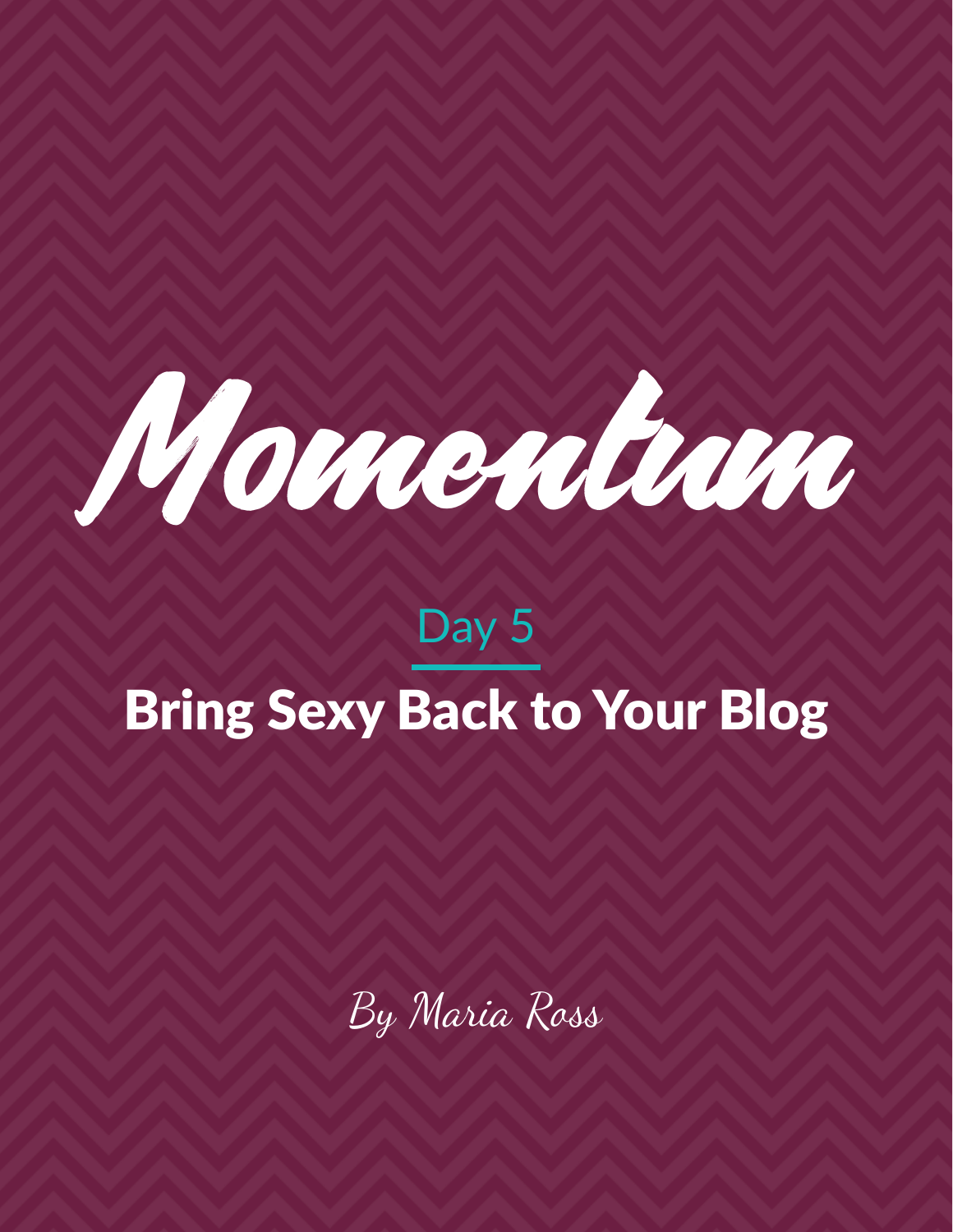### Here's What's Inside!

| Stop Whining! Three Tips to Make                    |
|-----------------------------------------------------|
| If You're " Not A Writer" Or You "Hate To Write"  6 |
| Your Assignment:                                    |
|                                                     |
|                                                     |
|                                                     |

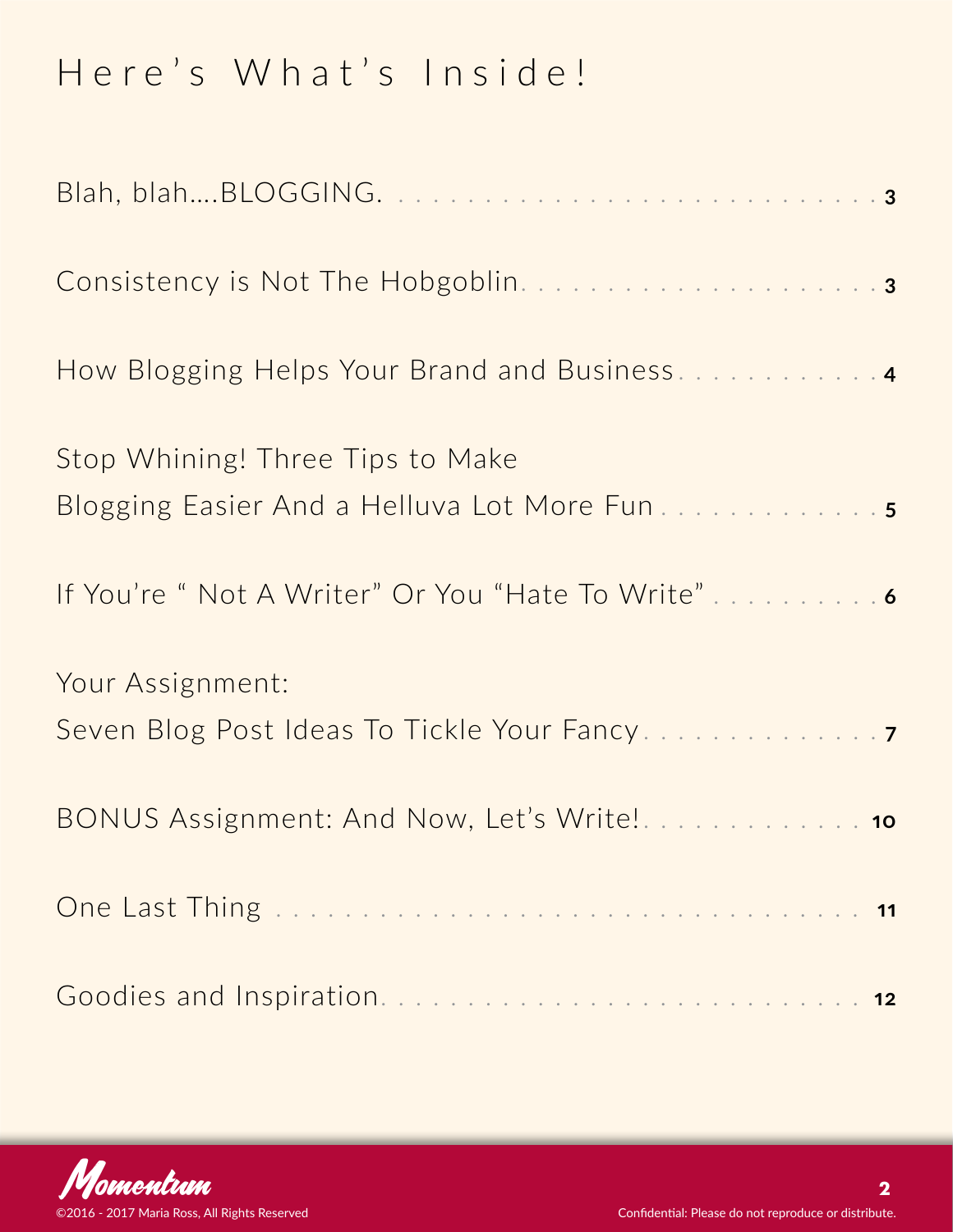## <span id="page-2-0"></span>Day 5: Bring Sexy Back to Your Blog

### **Blah, blah….BLOGGING.**

If you just sighed in disgust, overwhelm or sheer panic at simply reading the B-word, today's assignment is just for you.

Blogging is, in my opinion, one of the single best ways to grow your business, boost your brand and hustle up some thought leadership street cred. Think of it like you are the editor of your own little magazine: press releases and pitching be darned! You have the ultimate "in" with the editor of You.com–YOU.

**But before you write off this assignment by telling me you'd rather dance on hot coals than** *write anything,* **please stay with me….you're in for a surprise!**

### **Consistency is Not The Hobgoblin**

Did you know that Thoreau's famous line is often misquoted as *"Consistency is the hobgloblin of little minds."* Over time, this quote lost the most important part of the point:

The quote is actually:

**"A** foolish **[consistency is the hobgoblin of little minds"](http://www.azquotes.com/quote/89269)**

Hence, not all consistency is foolish, my friends.

My business, Red Slice, was named after a personal blog where I waxed poetic on all things wine, food, film and culture.

It was personal, so I just updated it when I felt like it. It's not like I had a lot of readers. It was just a way to express myself and do what I love most: writing. This random inconsistency was fine, because it wasn't done for money. Just passion.

When I started my consulting business, I also blogged....inconsistently. When I felt like it. And no one cared.

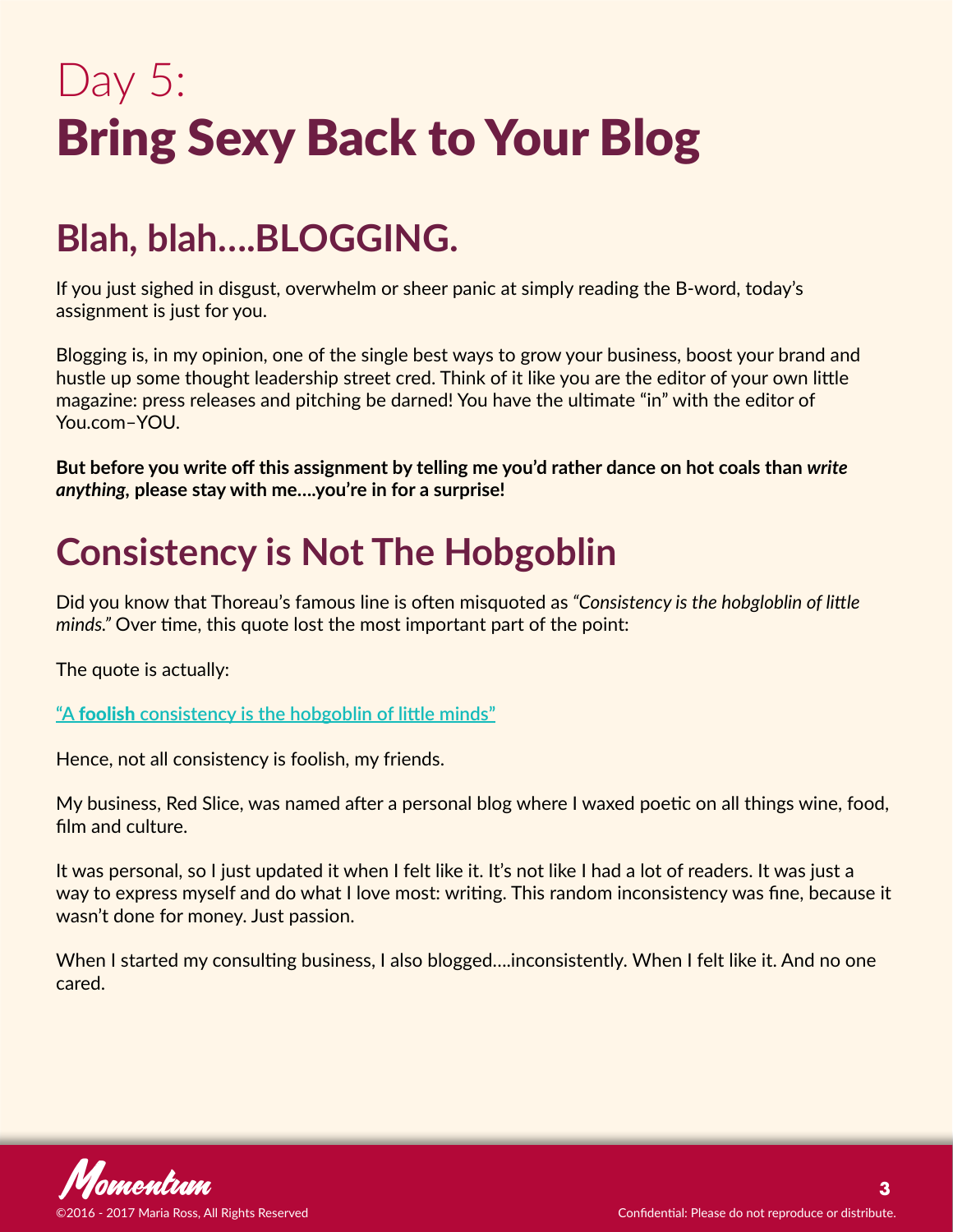<span id="page-3-0"></span>**No one cared about reading my blog and learning about my expertise because it was clear from my commitment that I didn't care either.** People were busy. They weren't proactively checking my website every week to see what amazing things I had to say. They had crap to do!

And of course, in the beginning, I didn't care too much about this. I was getting my name out there and booking clients. I was getting my entrepreneurial feet under me, giving presentations and submitting articles online (to boost up *their* website traffic, I might add).

Had I realized early on how much good I could have done my business it I would have devoted even one hour a week to my blogging, who knows? I might have gotten much farther, much faster.

Here's the thing: **This is not a hobby**. You run a business of some sort and net-net, you need to attract customers, clients, donors, art patrons, readers….whomever. That means you are building a brand.

And building a brand for that business (or blog, or author platform, or non-profit, or whatever) requires that you gain trust and offer value. And you can gain trust and offer value by sharing your expertise. And you can share your expertise by….blogging.

### **How Blogging Helps Your Brand and Business**

#### **Here are six reasons why a blog does your brand good:**

- 1. It gives you a forum to promote your expertise and point of view. On your terms.
- 2. It's SEO-licious, meaning you can write about your core industry using lots of sexy keywords and search engines will develop huge crushes on you.
- 3. It provides your target audience with information, advice, and entertainment–all great things to build community and nurture future sales and customer loyalty.
- 4. It offers you content to share in social media (for those days when you're like, "What the heck should I Tweet about?").
- 5. It gives visitors a reason to keep coming back to your site. Ah, smell that fresh, new content!
- 6. It provides the press with examples of your expertise in case they are writing a story for which you'd be perfect. BONUS: It can act as writing samples when you pitch contributed articles to media outlets.

I could go on and on.

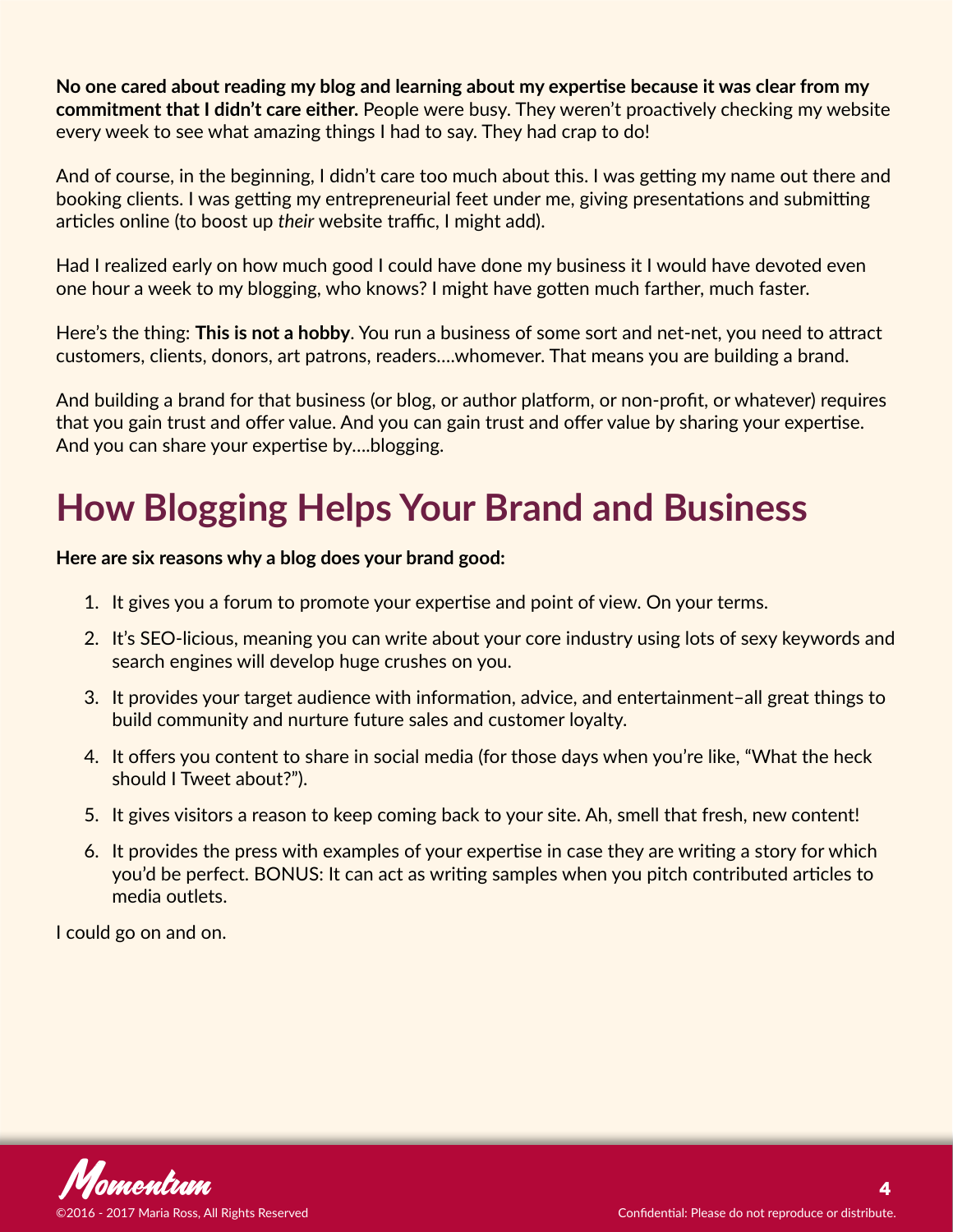### <span id="page-4-0"></span>**Stop Whining! Three Tips to Make Blogging Easier And a Helluva Lot More Fun**

*"But I hate writing, Mariiiiiiaaaaaa!" (enter whining) "I don't have time." "What should I blog about?"* 

I will admit that I have it a bit easier, as writing is my joy–it's my favorite form of expression. But, yes, even I have days where there's just a blank page and a blinking cursor mocking my lack of creativity. We all do.

**The muse does not always show up when it's convenient for us.** Sometimes she's out grabbing a caramel macchiato and surfing One Kings Lane for fun household furnishings. Here is your three-step backup plan:

- **1. Jot down every question someone has ever asked you about your line of work.** Seriously, the **[juicy ones](http://red-slice.com/2013/07/8-unexpected-places-to-find-your-next-client-or-customer/)**, the silly ones, the obvious ones, the annoying ones. Are you a knitting store? How about "How can I learn to knit?" "Where can I find fashionable patterns?" "Isn't this something just old women do?" Or are you a personal trainer? "What are the best super foods I should be eating?" "How can I start on Day One if I'm overweight?" "Don't I need to be wealthy to have a personal trainer?" Perhaps you're a social media consultant: "How do I start on Twitter?" "Which platforms should I be on?" "When are the best times to post on Facebook?"–or even "What questions should I ask to find a good social media consultant?" Got your list? BOOM. You just came up with three months' worth of blog post topics.
- **2. Riff on trendy topics:** Let's say the Grammy Awards are coming up. Can you relate something about your business back to music, a Grammy winning star or even something controversial that happened at the show? New movies come out all the time. Can you relate some tips about your products or services back to a **[popular film](http://red-slice.com/2013/01/4-powerful-business-lessons-from-james-bond-and-skyfall/)**? These kind of posts are as much fun to write as they are to read–and you can take advantage of trending topics when promoting the content on social media. For example, if #Grammys are hot, hot, hot the day after the event, you can use that hashtag to promote your post.
- **3. Interview interesting people:** Who would your target audience (or you) love to hear from? Are there related experts who complement what you provide that would be valuable for your readers? You don't have to come up with all the blog post ideas yourself–sometimes the best thing to do is feature another interesting person with juicy nuggets of wisdom to share. Not only will your audience love it, but you create a built-in promotional partner–and you get to be generous and support someone else's great brand so perhaps later they may support you.

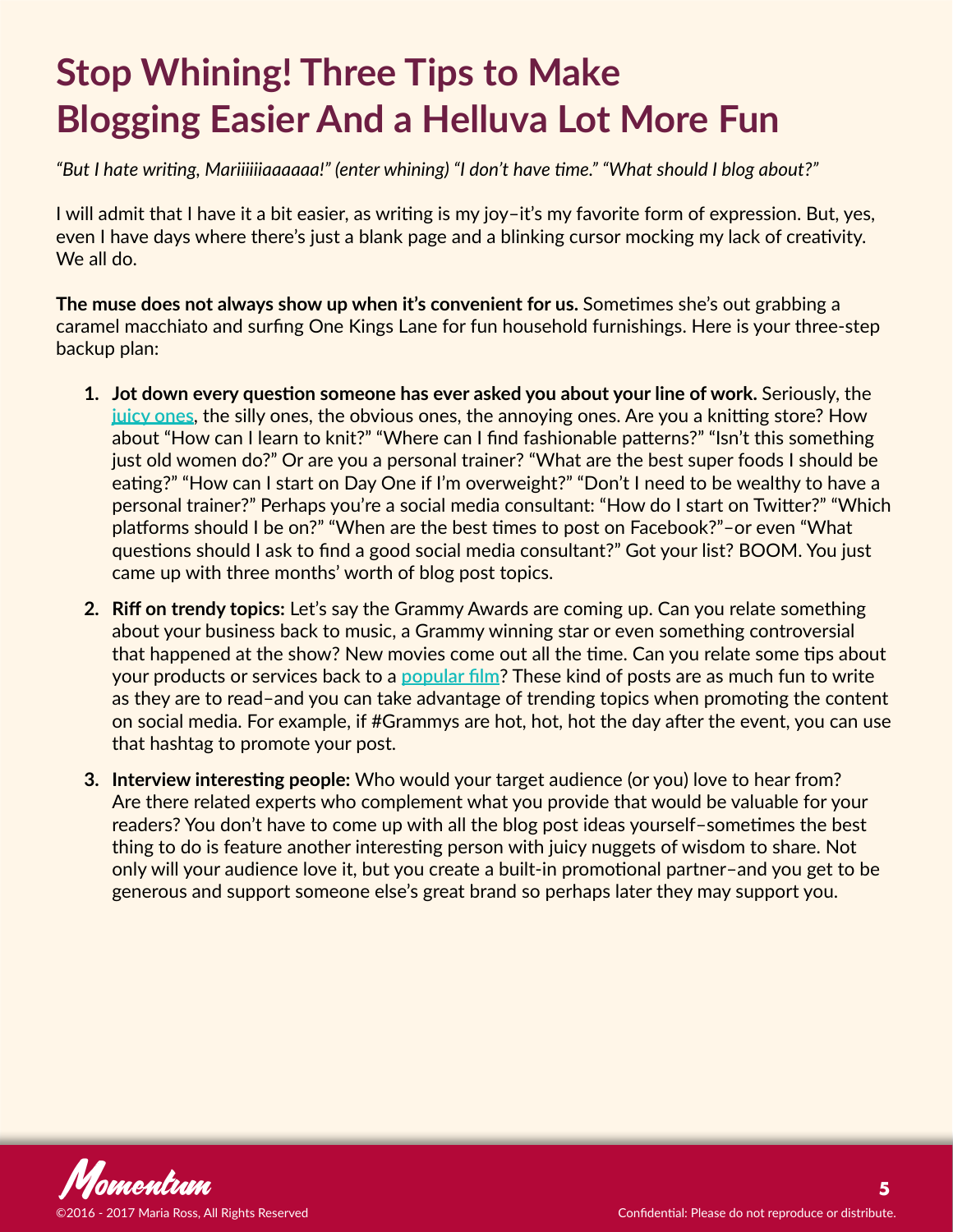### <span id="page-5-0"></span>**If You're " Not A Writer" Or You "Hate To Write"**

Here's a little secret: Creating consistent and valuable content is not just about words. It's not even about a lot of words. If a few sentences or one-paragraph musings are easier for you, by all means, do that. It works for **[Seth Godin](http://sethgodin.typepad.com/)** and **[Bernadette Jiwa](http://thestoryoftelling.com/blog/)**, who both rarely publish super-long blog posts.

If writing is still not your jam, try podcasts, images or video. The point is to offer fresh content that showcases your style, expertise and point of view and to do it regularly. I personally define a "blog" as consistently updated content you post *on your own website*, before you share it in social media. It lives on your digital hub, not just on Facebook or LinkedIn. Amy Schmittauer of Savvy Sexy Social, is a friend of mine and a video queen with a robust YouTube channel. But she **[posts her videos with teaser copy](http://savvysexysocial.com/)** on her own website as well. She simply lets her videos do the talking.

You could go this route and take it a step further by hiring a transcription service to offer folks a written version, if you like.

My point is that you should always post your core weekly (or whatever interval you use) blog on your website first so you own it and then share it out in social media. This is your digital hub and all traffic should lead to it.

#### *"But I post on social media all the time, Maria! Isn't that enough?"*

If you're not into writing but more into imagery, it's still perfectly fine to bet everything on an Instagram or Pinterest account. But you are still showcasing your content in those channels, so make sure that your website is very clear that THOSE are the places where you update your latest and greatest. Place the social connection buttons front and center so people will click there to follow you. And always, always, guide them back to your main site from those places so they can learn more. Or embed your accounts into your website so they don't have to click away if they don't want to.

The visual-social-media-only approach can work really well if you sell products or you're a lifestyle brand. But remember, you still need to string some words together. **It is my firm belief that service providers who want to be authorities in their field, such as coaches, consultants, trainers, or authors, need to have their latest, updated content located on their website first.** People need to get to know you and your website is the perfect place to guide them. I'm not convinced that simply offering Pins or tweets with no deeper points of view helps a prospect understand the breadth or style of your expertise. But that is one expert opinion! Plus you won't get many of the other blog benefits we talked about above.

**Hate writing? Think you're "not a writer?"** You can hire a ghostwriter to add polish and shine. Simply record yourself talking about the topic and hand it over, or have the writer interview you over the phone talking about it so they can fashion it into a lovely post. And when money is no object? You can hire a marketing manager whose job is simply to write blog posts based on topics you choose.

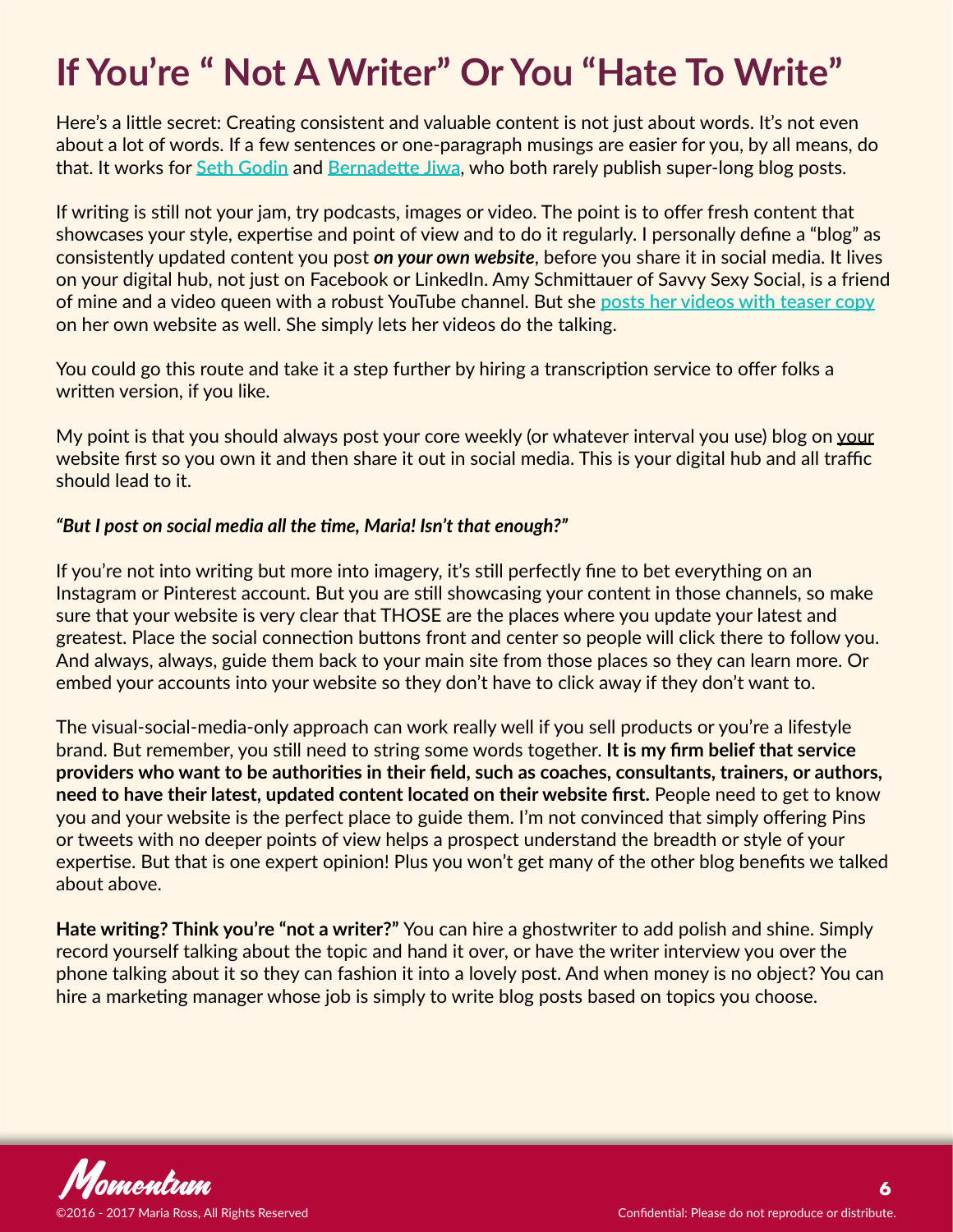### <span id="page-6-0"></span>**Your Assignment: Seven Blog Post Ideas To Tickle Your Fancy**

Try your hand at brainstorming seven topics to write about right now! If any of the questions below do not resonate for you, just skip it. The point here is to come up with new ideas in a fast and furious way!

Pssst….*BONUS ALERT!* Any of these can easily be turned into your free email opt-in incentive, lead magnet for your next course, eBook, podcast, video…you get the idea.

Oh, and the **numbers below are arbitrary**. Play around with short and sweet (*Three quick tips…*) versus long and in-depth (*64 ways to….*).

*1. 3 Crucial Tips for… (YOUR SUBJECT AREA HERE). …Building a Website, …Finding Inner Peace, … Choosing a Killer Date Outfit, …Buying the Right Engagement Ring.* Whatever your business does, surely there are three basic tips that you always seem to share with prospects or customers. This worked well for me when sharing *[4 Clever Ways to Make it Easy for Others to Promote You](http://red-slice.com/2015/02/4-clever-ways-make-easy-others-promote/)* and *[3 Tips for Smarter Small Business Marketing](http://red-slice.com/?p=3102)*. Don't fall into the trap (as I once did before a wise woman slapped me upside the head – with love) of assuming "everyone knows this." They don't. It's why you have a job.

**Quick! Write down one** *(just one!***) tip list idea you could share about your subject area. Use any number you like: 3, 5, 15...**

*2. 6 Questions to Ask When… (YOUR SUBJECT AREA HERE).* People love to read articles that guide them when making a decision. And, heck, no one says you can't choose questions that would immediately point them to your products or services if it's a good fit – just make sure you're being unbiased, or people may feel like you're being slimy instead of helpful. So how about: ... *Choosing the Right Accounting Software, …Picking the Perfect Executive Coach, …Creating Your Social Media Strategy.*

**Quick! What questions could people ask when choosing someone in your profession:**

*3. 5 Powerful (YOUR FIELD) Lessons from (POPULAR NEWS TOPIC/CULTURAL REFERENCE):* This one is super fun, because it allows you to be timely (and show up in what people are searching for right now) and showcase your cleverness in relating your expertise to something that culturally

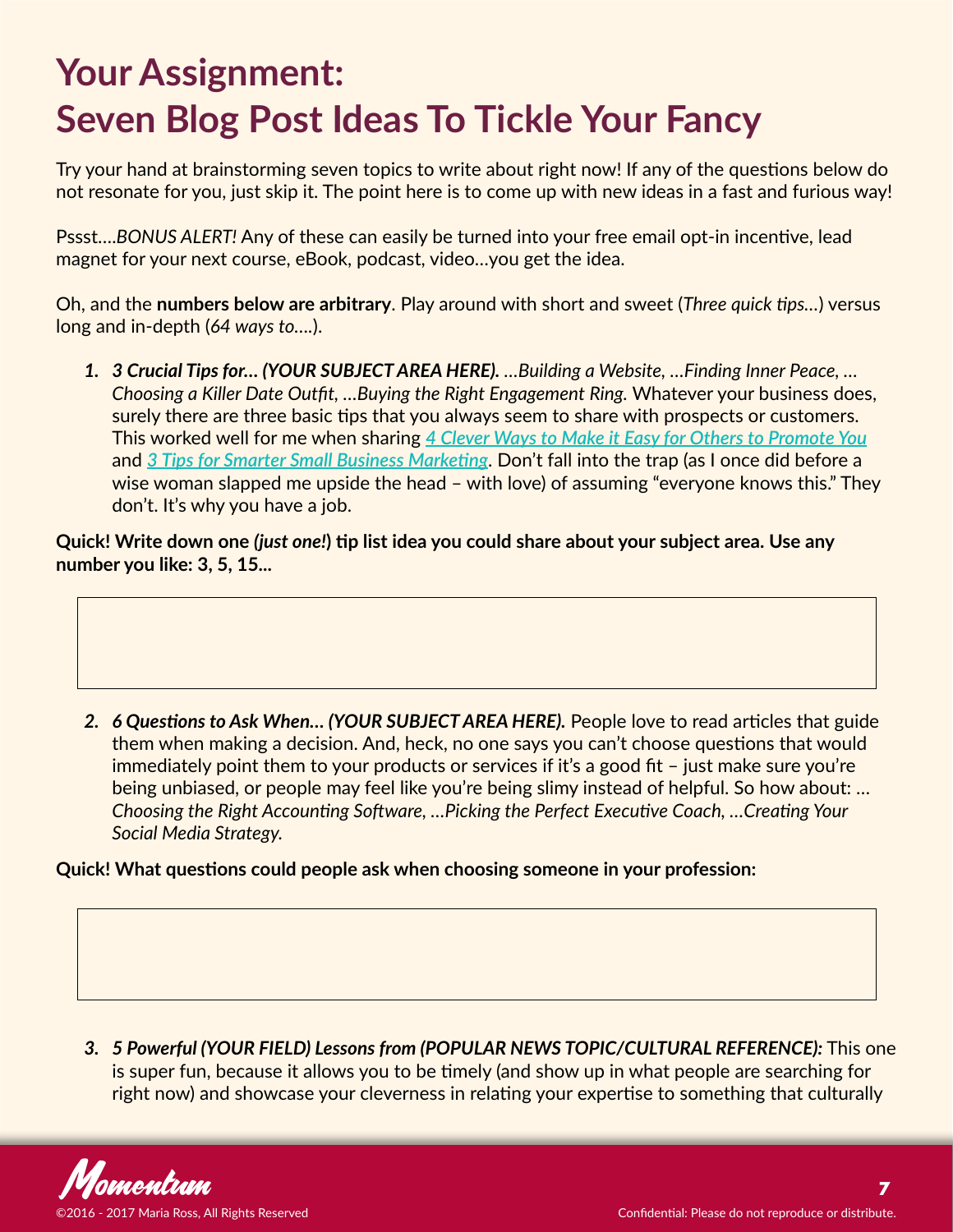binds us. One of my most popular blog posts was *[4 Powerful Business Lessons from James Bond](http://red-slice.com/2013/01/4-powerful-business-lessons-from-james-bond-and-skyfall/)  [and Skyfall](http://red-slice.com/2013/01/4-powerful-business-lessons-from-james-bond-and-skyfall/)*. The other form this can take is *"What (POPULAR TOPIC) Can Teach You about (YOUR FIELD)."* Relate key lessons or tips you always talk about to something timely and hot and give it a fun spin (if the topic allows for it) or simply analyze a current news story through the lens of your expertise, as I did in popular posts about **[Lance Armstrong's](http://red-slice.com/2013/01/lance-armstrong-death-of-a-brand-or-fall-of-an-idol/)** and **[Susan G. Komen's](http://red-slice.com/2012/02/brand-autopsy-komen-and-planned-parenthood/)** epic brand fails.

**Quick! Write down your favorite movie or an upcoming big cultural event (The Super Bowl, the Grammy Awards) which you could tie into your work. Has something topical happened in the news lately, like a women's leadership survey or a health craze? It's not important to know HOW it ties in just yet!**

*4. 7 Lessons I Learned When (YOUR FIELD OR INTEREST):* You have wisdom to share based on your experience (See #1 above) and your audience is thirsting for it. What can you share about mistakes you've made, unique things you've done, or clients you've worked with? What can they learn from your story? Remember, share your lessons but ensure you make it about how it applies to the reader. I loved sharing *[7 Lessons I Learned While Writing a Book…and What They](http://red-slice.com/?p=3345)  [Can Teach You](http://red-slice.com/?p=3345)* as well as, yes, the *[7 Lessons That a Brain Injury Can Teach You about Your Brand](http://red-slice.com/?p=1178)*.

**Quick! Write down a pivotal life moment, mistake or achievement that you could relate to your work. Again, doesn't matter if that is clear right now, just write it down:**

**5. Pose a question related to your subject area:** Think about the most popular questions you get asked about your business, brand or profession and turn that into a single-threaded blog post. *How Do I Write Good Sales Copy? How Do I Work with a Stylist? How Long Does a Website Take to Build? [What Is a Brand Strategy](http://red-slice.com/?p=4046)?* This helps you showcase your expertise, offer great advice and even make it easy for new people to join your tribe and not feel like they don't know some inside joke. Remember, your audience may be at different phases of the buying cycle and are only just now getting to know you and your brand.

**Quick! Write down the one question about your work that you get over and over. Even by your grandmother who may not understand what you do:**

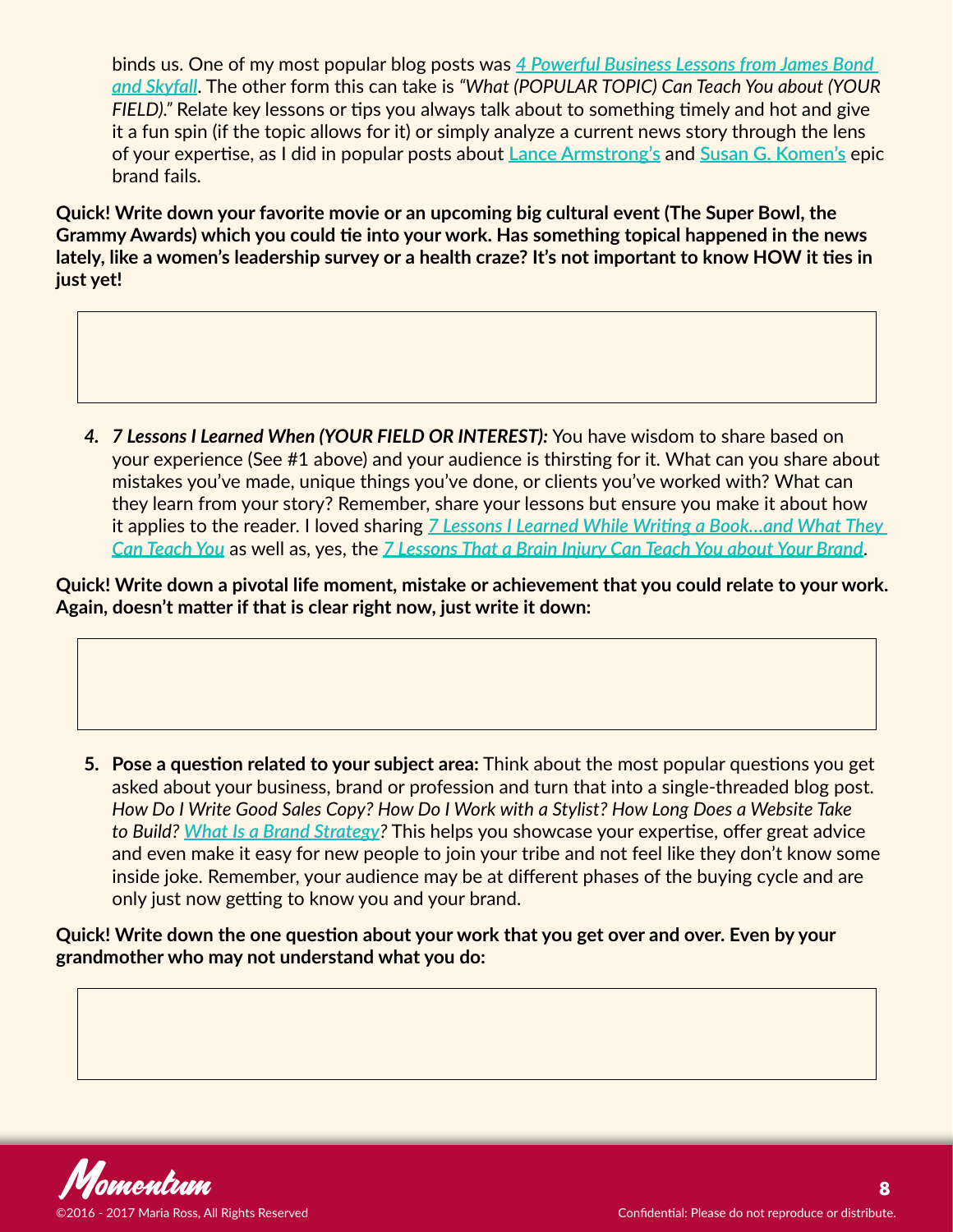**6. Interview another rockstar expert:** Are there folks related to your field from whom your audience would loooooove to get the inside scoop? You don't have to be the expert in everything. But you can be the go-to resource for curating that info for your community. Are you a health and wellness coach? Interview a stylist to help your clients showcase their new healthy bods. Are you an Etsy store selling handmade jewelry? Interview a party planner on how to throw the perfect jewelry party. Do you sell customer management software to small businesses? Interview a branding expert to give them tips on how to build their brand online and create compelling content. These can be super easy to create. In my **[Slice of Brilliance](http://red-slice.com/category/brilliance/)  [column](http://red-slice.com/category/brilliance/)**, I interview experts in related fields that are of interest to you and send them a threequestion form to fill out. I get a great blog post, my audience gets great content, and I get the added bonus of that rockstar also promoting my post.

**Quick! Write down one person you know who adds complementary expertise for your fans. If you're a life coach, perhaps a nutrition or money expert. If you're a website designer, perhaps an SEO expert. If you're a stylist, perhaps a professional organizer. Write down that person's name and email:**

**7. Make one observation about your industry and present your point of view:** These are the thought leader posts, the ones that inspire, delight, provoke thought – and get shared. There must be something you love or hate about your field that you have a viewpoint on: your disgust with smarmy sales pitches (if you're a sales consultant), your crush on brands that give back to the community (if you run an advertising agency), your confusion over why contracts can't be written in plain English (if you're a lawyer), your deep hatred of hyperbolic software sales claims (if you run a software company). How can you make this personal commentary interesting and relevant to your audience? Ensure there's a strong takeaway that they can ponder or act upon – otherwise it's just a rant. I tried to do this with my observations about **[how perfection holds](http://red-slice.com/2015/02/problem-perfection/)  [many people back](http://red-slice.com/2015/02/problem-perfection/)** or **[why you are called to create something that matters](http://red-slice.com/?p=4859)**.

**Quick! Write down one industry rule, trend or "sacred cow" about which you have a strong opinion either for or against. What do you find yourself commenting on over and over?**

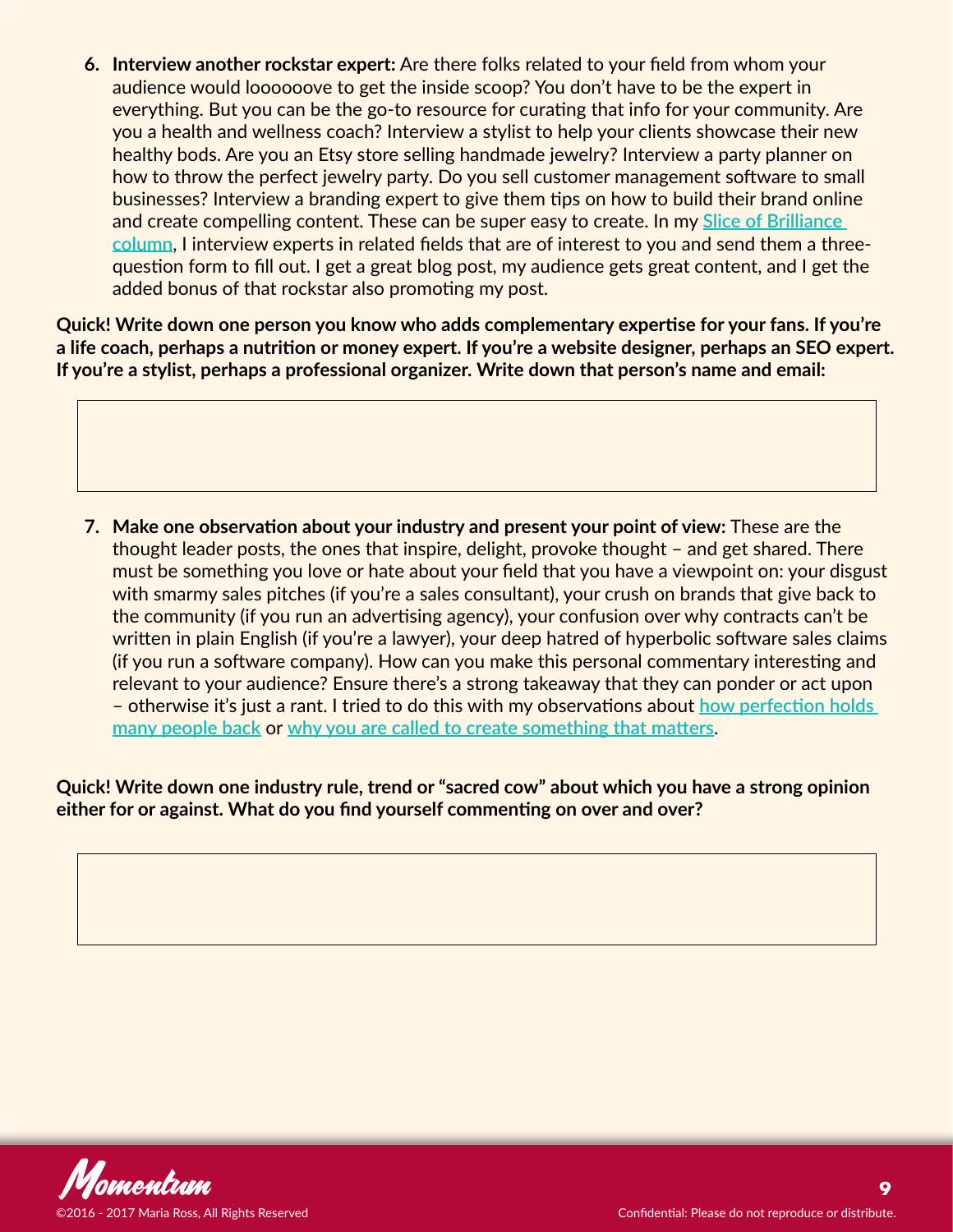### <span id="page-9-0"></span>**BONUS Assignment: And Now, Let's Write!**

If you have time now, please feel free to take this extra step and share it with us. Or save this for later…

No more delays. No more excuses. You just came up with seven blog posts ideas. For those of you playing at home, that's almost TWO MONTH'S worth if you blog every week.

**Set a timer for one hour, turn off your phone and draft a blog post, right here, right now.** I'm a big believer that less is more. Pick the idea above that excites you the most and start writing. Just outline the copy. What are the main points? For a strong intro, can you start with a provocative question, *Picture This* scenario, fun fact or personal story? For a strong closing, how can you sum it up or offer one final bit of wise advice? Remember, getting it down on paper is half the battle! You can always hire a writer to polish it up.

**Keep this first attempt short.** No need to pen *War and Peace*. Some experts say no more than 500 words is a good blog post length. Obviously. I break that rule all the time, but if it helps take the pressure off yourself, go for it.

**Start writing your beautiful little blog post draft below:**

#### **Not sure what title to come up with? Try these resources:**

**[10 Ways to Write Blog Post Titles That Make People Go, "Whoa!"](http://www.alexandrafranzen.com/2014/09/25/titles-and-headlines/)**

**[Headline and Title Analyzer](http://coschedule.com/headline-analyzer)**

**[Title Tester](https://www.titletester.com/)**

Congratulations! You have just completed your fifth and final MOMENTUM lesson. Look at how much you've gotten done in a week!

#### *But wait, you're not quite done….*

Now: Post one or all of your blog posts ideas in our [supportive Facebook group](https://www.facebook.com/groups/238333860005596/) and if you're feeling sassy, please post your "extra credit" blog post draft as well! Would love you to add your personal insights or discoveries on this topic as well.

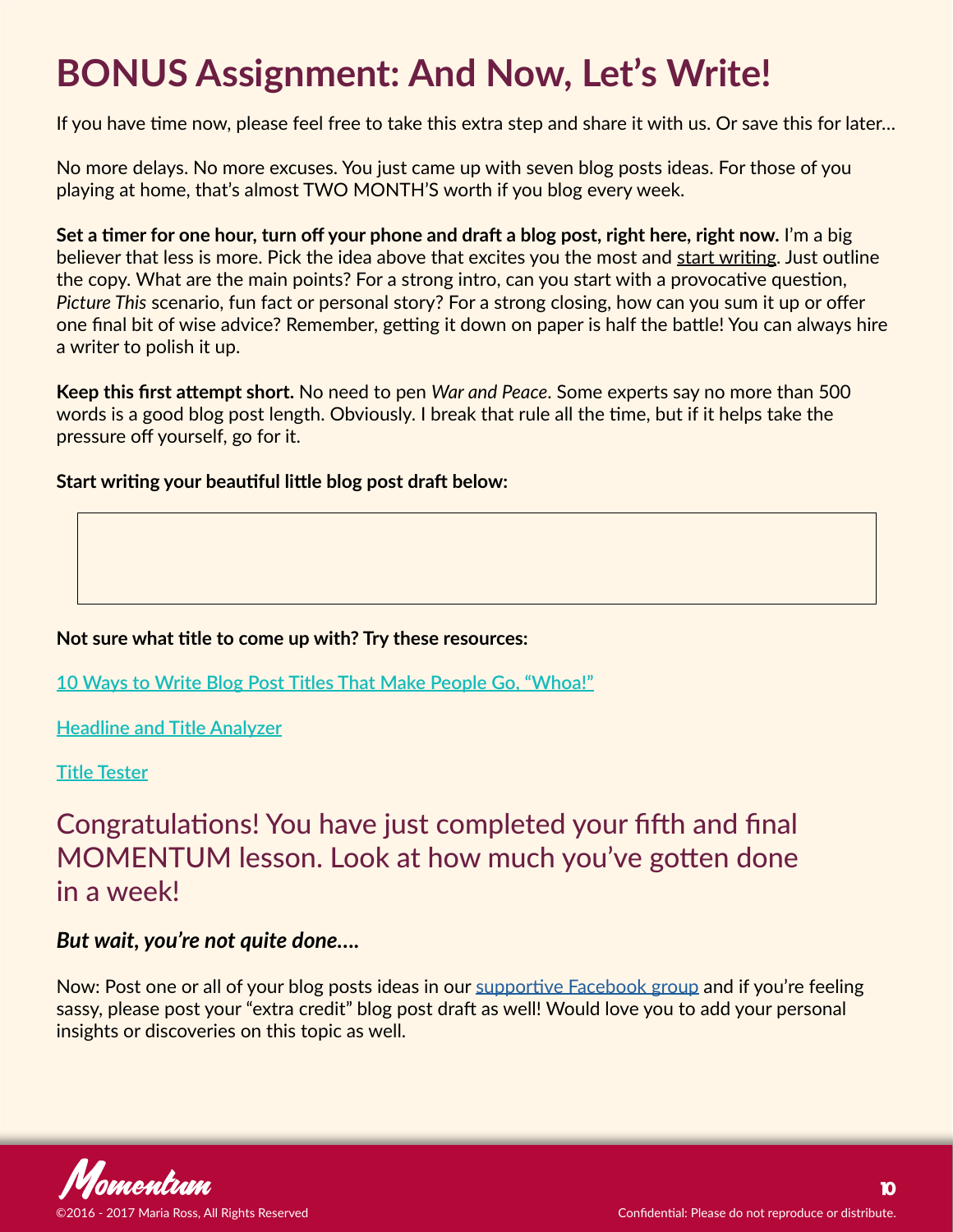<span id="page-10-0"></span>We are here to encourage you and provide any feedback. If you're like me, often it's fellow collaborators that help me polish my ideas to a glossy sheen.

Again, I'm going to reward the most creative (and complete!) ideas here, even if you don't have your draft fully written. Don't lose your MOMENTUM: Post it now and keep that train moving!

### **Keep Your MOMENTUM Going!**

This has all just been a taste of what you can get working with me. Do you crave even more focus, guidance and support to keep your momentum ? There are so many more brand and marketing elements we can streamline and tackle together.

You're warmly invited to **[check out the full MOMENTUM program](http://www.red-slice.com/momentum)** and keep me right by your side.

### **One Last Thing**

*Actually, a few last things.* 

**Consistency is key.** Create a realistic schedule. For example, Seth Godin may blog every day, but that does NOY fly in my world. Once a week works for me, and even then, if I go two weeks, my world does not fall apart. The point is that prospects don't visit my site and see that my last post was from 2009!

**Batch as much as possible.** Carve out a day per month to work on three to four blog posts and then schedule them to post in advance. It's better than scrambling every week. I know some folks who take a whole day each month or schedule a "staycation" to crank out six months of content in one go.

Don't stress about your writing ability! You can always hire a writer to add final polish. Refer back to the resources I shared in a previous assignment.

Find the method of communication that works for you: words, pictures, video, etc.

**It doesn't have to be perfect. Just DONE.**

**You've got valuable knowledge. You owe it to the world to share it.**

Write on,

Maria

P.S. If you loved working with me for five days to focus and streamline, imagine how your business will soar with me guiding you for six months. Learn more and join me for the full MOMENTUM program **[right here](http://www.red-slice.com/momentum)**!